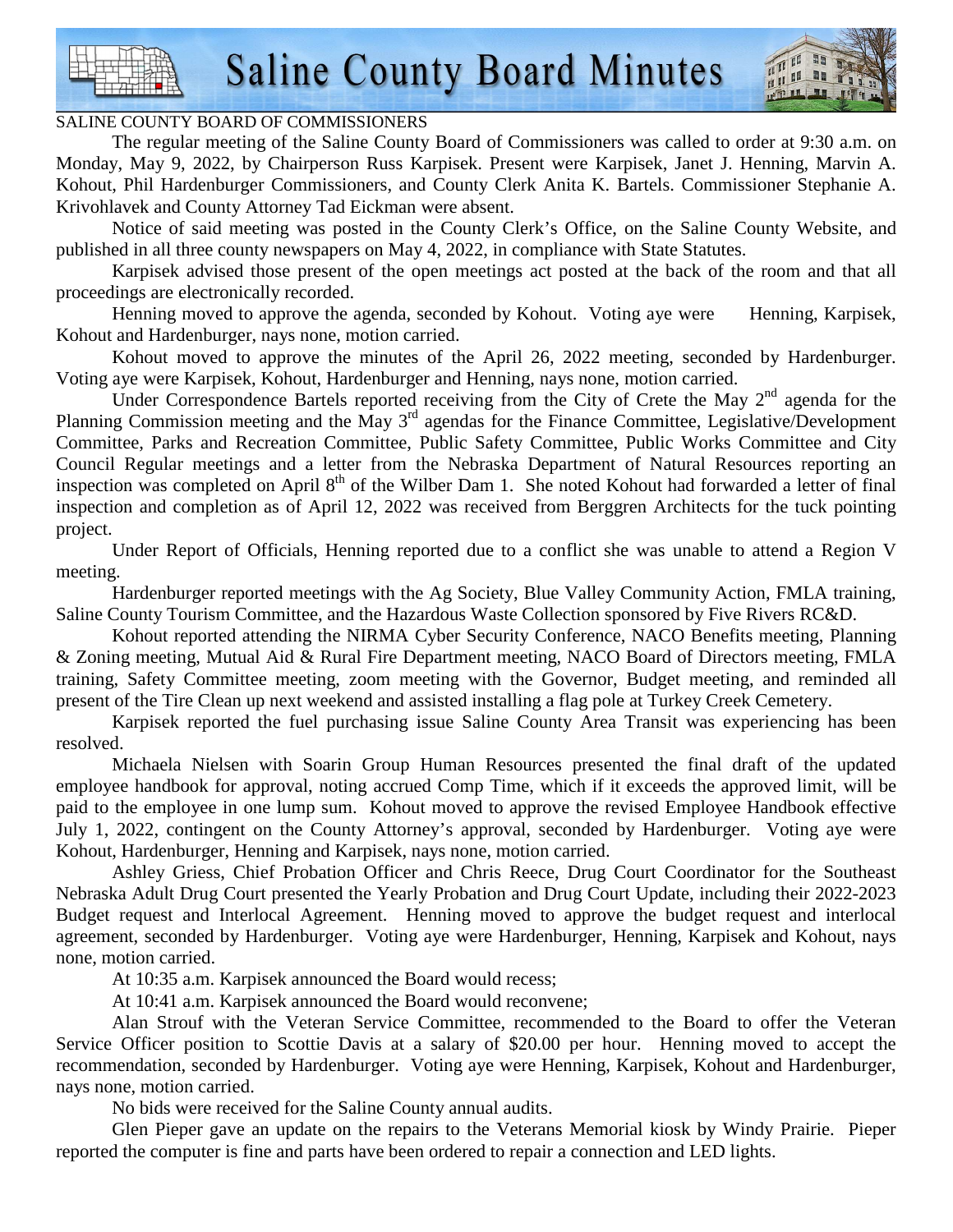Jerad Reimers, Community Liaison for Congressman Adrian Smith, gave an update on the committees and legislation Smith is working on.

 Mike Boden with NACO, updated the Board on the Employee Health Care Coverage and rates effective July 1, 2022.

 Eric Hancock with Anchor Benefits announced he will be meeting with Boden to discuss how the Champ MEC Plan he is offering will work with NACO Blue Cross Blue Shield.

 Sheriff Alan Moore reported the two Heating and AC Rooftop units are 20 years old and the large unit is down. Immediate repairs are needed to get this unit up and running. For these immediate repairs, one bid received was from MMC Contractors in the amount of \$14,500.00. Henning moved to approve the MMC Contractors bid to make these repairs, seconded by Kohout. Voting aye were Karpisek, Kohout, Hardenburger and Henning, nays none, motion carried.

 Due to the age of the two heating and AC rooftop units (Condensing Unit and Makeup Air Units MAU), Moore secured bids for their replacements. Three contractors submitted bids for the larger MAU unit. Bids were presented from Cornhusker Heating and Air Conditioning, Lincoln \$261,250.00; Mechanical Sales Inc., Lincoln \$233,069.23 and MMC Contractors, Omaha \$151,640.00. One contractor submitted a bid for the smaller MAU unit, MMC Contractors \$117,993.00. The bids are placed on file and are of public record in the Commissioners' journal as attachment numbers 1, 2, 3, 4 and 5.

 Kohout moved to accept both MMC bids \$151,640.00 and \$117,993 to replace both MAU units at the Law Enforcement Center, seconded by Henning. Voting aye were Kohout, Hardenburger, Henning and Karpisek, nays none, motion carried.

 The Tourism Committee submitted two Tourism Grant Applications from the Village of DeWitt. These two applications were submitted via email to the Tourism Committee by the deadline, but went to junk mail. Kohout moved to approve both grant applications, seconded by Hardenburger. Voting aye were Karpisek, Kohout, Hardenburger and Henning, nays none, motion carried.

 Henning moved to approve the Pinnacle Osceola Highway Allocation Pledge of \$110,000.00, seconded by Hardenburger. Voting aye were Karpisek, Kohout, Hardenburger and Henning, nays none, motion carried.

 Henning moved to approve the April 2022 Clerk of the District Court fees in the amount of \$12,572.05, seconded by Kohout. Voting aye were Kohout, Hardenburger, Henning and Karpisek, nays none, motion carried.

 Henning moved to approve the April 2022 Sheriff fees in the amount of \$3,416.69, seconded by Hardenburger. Voting aye were Hardenburger, Henning, Karpisek and Kohout, nays none, motion carried.

 Henning moved to approve Resolution #2022-017 transferring \$1,100.00 from the Inheritance Fund to the Juvenile Services Aid Program, to be reimbursed when funds become available, seconded by Hardenburger. Voting aye were Henning, Karpisek, Kohout and Hardenburger, nays none, motion carried.

 Highway Superintendent Bruce Filipi presented for approval a Request to Occupy Right of Way for Unite Private Networks along County Road H and Hwy 103. Henning moved to approve, seconded by Kohout. Voting aye were Hardenburger, Henning, Karpisek and Kohout, nays none, motion carried.

 Filipi presented for approval a Request to Occupy Right of Way for Windstream Nebraska LLC, WO#71502003000017; PR-6307 our project #C76-(823), at County Road 1500 and County Road M. Hardenburger moved to approve, seconded by Henning. Voting aye were Henning, Karpisek, Kohout and Hardenburger, nays none, motion carried.

 Filipi presented for approval, Speece Lewis Engineers Change Order No. 1, for Culvert Project C-76(792) decreasing the contract by \$5,755.36. Henning moved to approve, seconded by Kohout. Voting aye were Karpisek, Kohout, Hardenburger and Henning, nays none, motion carried.

 Filipi presented for approval, Speece Lewis Engineers Change Order No. 1, for Culvert Project C-76(791) decreasing the contract by \$3,323,34. Kohout moved to approve, seconded by Henning. Voting aye were Kohout, Hardenburger, Henning and Karpisek, nays none, motion carried.

 Filipi recommended to accept the bid submitted by Van Kirk for Project C76(723). Bids for this project were received and opened at the April 26, 2022 meeting.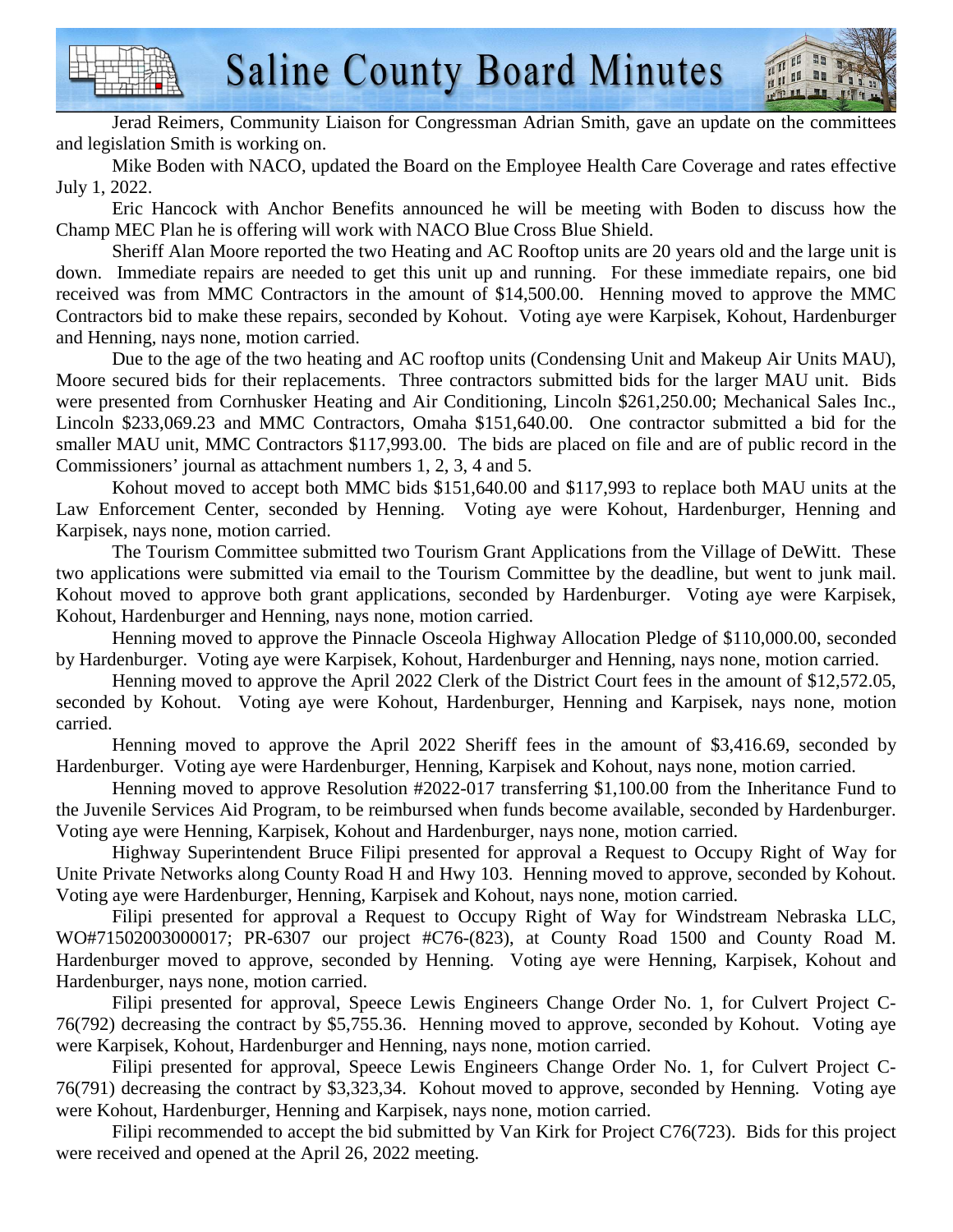

 Hardenburger moved to approve the bid submitted by Van Kirk, seconded by Henning. Voting aye were Hardenburger, Henning, Karpisek and Kohout, nays none, motion carried.

 Filipi presented for approval a Request to Occupy Right of Way for Norris Public Power District located 190' west of the centerlines of Hwy 80E and County Road C. Kohout moved to approve, seconded by Hardenburger. Voting aye were Henning, Karpisek, Kohout and Hardenburger, nays none, motion carried.

 Filipi updated the Board on various current and future road projects, including a bridge project by Swanton. He noted all 3 gravel pits are now up and running.

 At 12:46 p.m. Hardenburger moved to enter closed session to discuss a personnel matter, seconded by Henning. Voting aye were Hardenburger, Henning, Karpisek and Kohout, nays none, motion carried.

 At 1:03 p.m. Hardenburger moved to exit closed session, seconded by Henning. Voting aye were Henning, Karpisek, Kohout and Hardenburger, nays none, motion carried.

During closed session a personnel matter was discussed with no action taken.

 Henning moved to approve the claims as presented, seconded by Kohout. Voting aye were Kohout, Hardenburger, Henning and Karpisek, nays none, motion carried.

| GENEKAL FUND                            |                          |            |  |  |
|-----------------------------------------|--------------------------|------------|--|--|
| <b>General Fund Payroll</b>             | Salaries                 | 127,775.54 |  |  |
| Rebecca Anderson                        | <b>Attorney Fees</b>     | 2,878.50   |  |  |
| Anytime Plumbing                        | <b>Building Maint</b>    | 4,419.64   |  |  |
| <b>Auto Repair Plus</b>                 | <b>Equipment Rpr</b>     | 288.07     |  |  |
| <b>Barnas</b>                           | <b>Supplies</b>          | 220.06     |  |  |
| Matt Baumann                            | Reimburse                | 250.00     |  |  |
| <b>Black Hills</b>                      | Utility                  | 4,680.57   |  |  |
| Bryan Health                            | Contract                 | 20.00      |  |  |
| <b>Capital Business Systems</b>         | Contract                 | 133.00     |  |  |
| <b>Central Square</b>                   | Contract                 | 13,501.53  |  |  |
| City of Wilber                          | Utility                  | 8,013.72   |  |  |
| <b>Clerk of The District Court Assn</b> | Dues                     | 75.00      |  |  |
| CAMC                                    | Contract                 | 3,113.64   |  |  |
| Eakes                                   | <b>Office Supplies</b>   | 4,653.03   |  |  |
| <b>ES&amp;S</b>                         | Election                 | 19,824.58  |  |  |
| <b>First Concord</b>                    | Insurance                | 2,260.49   |  |  |
| <b>First State Bank</b>                 | <b>Office Supplies</b>   | 49.82      |  |  |
| <b>First Wireless</b>                   | <b>Supplies</b>          | 90.00      |  |  |
| <b>Food Mesto</b>                       | <b>Supplies</b>          | 8.19       |  |  |
| Greatamerica Financial                  | Contract                 | 385.18     |  |  |
| <b>Heath Sports</b>                     | Uniform                  | 84.98      |  |  |
| Holiday Inn - Kearney                   | <b>Training</b>          | 571.80     |  |  |
| <b>Inclusion Solutions</b>              | Election                 | 46.76      |  |  |
| <b>Interstate Power Systems</b>         | Equipment                | 910.27     |  |  |
| Jefferson County Emergency Mgmt         | Contract                 | 3,980.00   |  |  |
| <b>Kiner Supply</b>                     | <b>Building Supplies</b> | 109.61     |  |  |
| Marvin Kohout                           | Mileage                  | 219.31     |  |  |
| Ingrid Lindal                           | Mileage                  | 27.50      |  |  |
| <b>Mallory Safety</b>                   | <b>Supplies</b>          | 571.99     |  |  |
| Manatron                                | Contract                 | 15,679.00  |  |  |
| Maximus                                 | Contract                 | 2,600.00   |  |  |
| Microfilm Imaging                       | Contract                 | 150.00     |  |  |

#### **GENERAL FUND**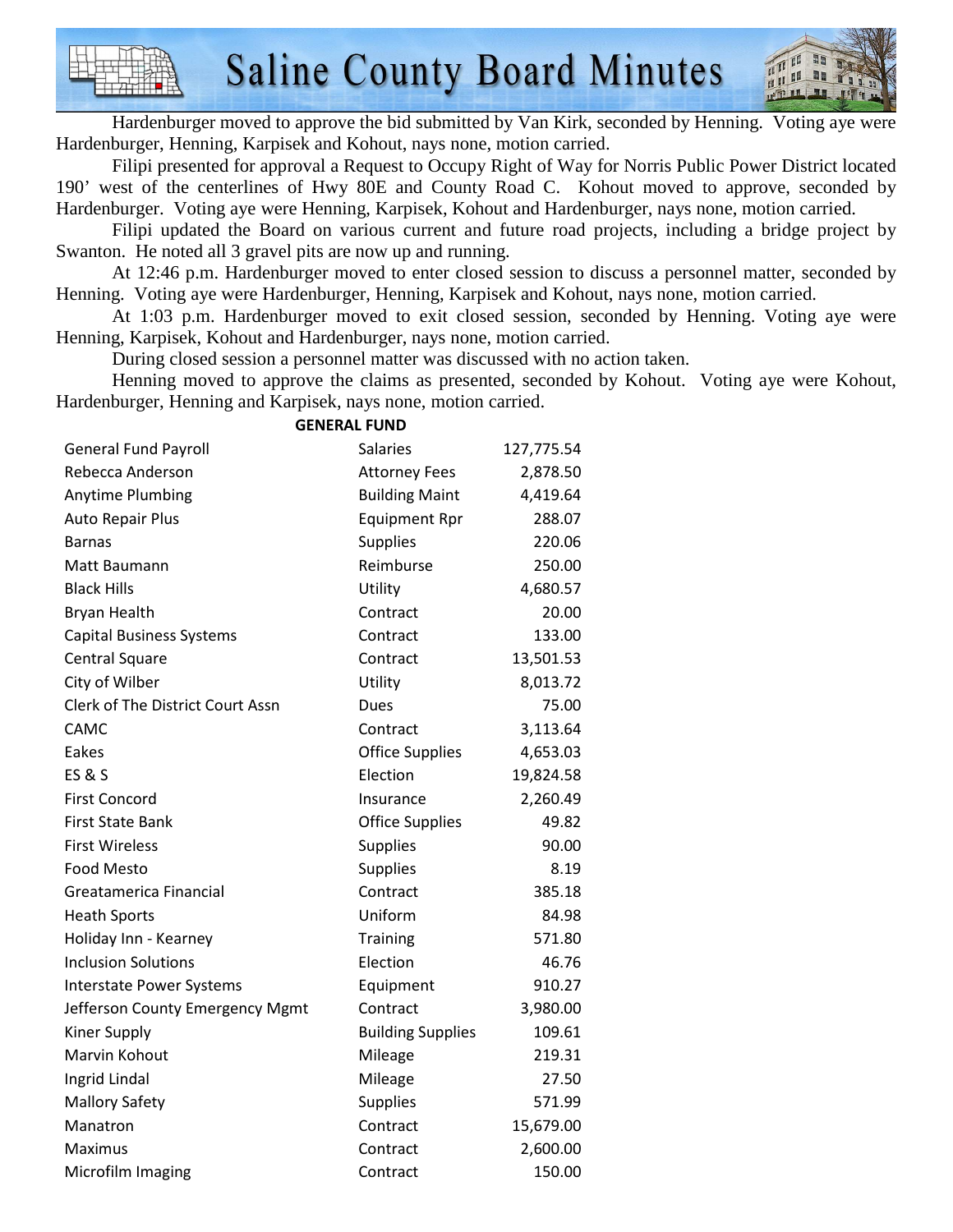



| <b>Midwest Court Reporting</b>   | Contract                 | 231.25    |  |  |
|----------------------------------|--------------------------|-----------|--|--|
| <b>MIPS</b>                      | Contract                 | 2,341.31  |  |  |
| Nathan Mueller                   | Mileage                  | 205.34    |  |  |
| Amber Mulbery                    | Mileage                  | 49.73     |  |  |
| <b>NACO</b>                      | Training                 | 150.00    |  |  |
| Nebraska Administrative Services | Dues                     | 5,376.00  |  |  |
| <b>Ralston Glass</b>             | <b>Equipment Rpr</b>     | 1,175.00  |  |  |
| Sack Lumber                      | <b>Supplies</b>          | 114.77    |  |  |
| Saline County Attorney           | Reimburse                | 7.23      |  |  |
| Saline County Court              | Reimburse                | 594.00    |  |  |
| Saline County Sheriff            | Reimburse                | 763.17    |  |  |
| Sapp Bros                        | Fuel                     | 6,258.85  |  |  |
| <b>Shared Service Systems</b>    | Contract                 | 283.94    |  |  |
| Debbie Spanyers                  | Mileage                  | 42.12     |  |  |
| <b>Stanard Appraisal</b>         | Contract                 | 1,770.00  |  |  |
| <b>Eric Stehlik</b>              | Mileage                  | 438.17    |  |  |
| Anita Stougard                   | Mileage                  | 83.07     |  |  |
| Summit                           | <b>Supplies</b>          | 9,450.17  |  |  |
| <b>Talx Corp</b>                 | Contract                 | 201.81    |  |  |
| <b>Truck Center</b>              | <b>Supplies</b>          | 75.02     |  |  |
| <b>Extension Saline Co</b>       | Reimburse                | 263.67    |  |  |
| <b>Becky Vales</b>               | Mileage                  | 14.04     |  |  |
| Verizon                          | Communication            | 195.55    |  |  |
| Visa                             | Uniform                  | 421.65    |  |  |
| Visa                             | Uniform                  | 1,274.15  |  |  |
| <b>Voss Lighting</b>             | <b>Building Supplies</b> | 82.90     |  |  |
| Walker                           | Contract                 | 33.08     |  |  |
| Walker                           | Contract                 | 58.08     |  |  |
| <b>Wilber Plumbing</b>           | <b>Building Maint</b>    | 26.88     |  |  |
| <b>Witness Fees-County Court</b> | <b>Witness Fees</b>      | 33.44     |  |  |
| 41 Auto                          | <b>Supplies</b>          | 26.39     |  |  |
| 41 Auto                          | <b>Supplies</b>          | 92.95     |  |  |
| <b>ROAD FUND</b>                 |                          |           |  |  |
| Road Fund Payroll                | <b>Salaries</b>          | 24,647.22 |  |  |
| Ace Irrigation                   | <b>Equipment Rpr</b>     | 61,613.18 |  |  |
| <b>AKRS</b>                      | <b>Supplies</b>          | 39.06     |  |  |
| <b>Beatrice Concrete</b>         | Gravel                   | 37,189.84 |  |  |
| <b>Beaver Hardware</b>           | <b>Supplies</b>          | 236.25    |  |  |
| <b>Black Hills</b>               | Utility                  | 882.03    |  |  |
| <b>BNSF</b>                      | Contract                 | 826.42    |  |  |
| City of Crete                    | Utility                  | 304.16    |  |  |
| City of Friend                   | Utility                  | 433.01    |  |  |
| City of Wilber                   | Utility                  | 76.17     |  |  |
| Crete Ace Hardware               | <b>Supplies</b>          | 100.41    |  |  |
| Crete Auto Supply                | <b>Supplies</b>          | 733.58    |  |  |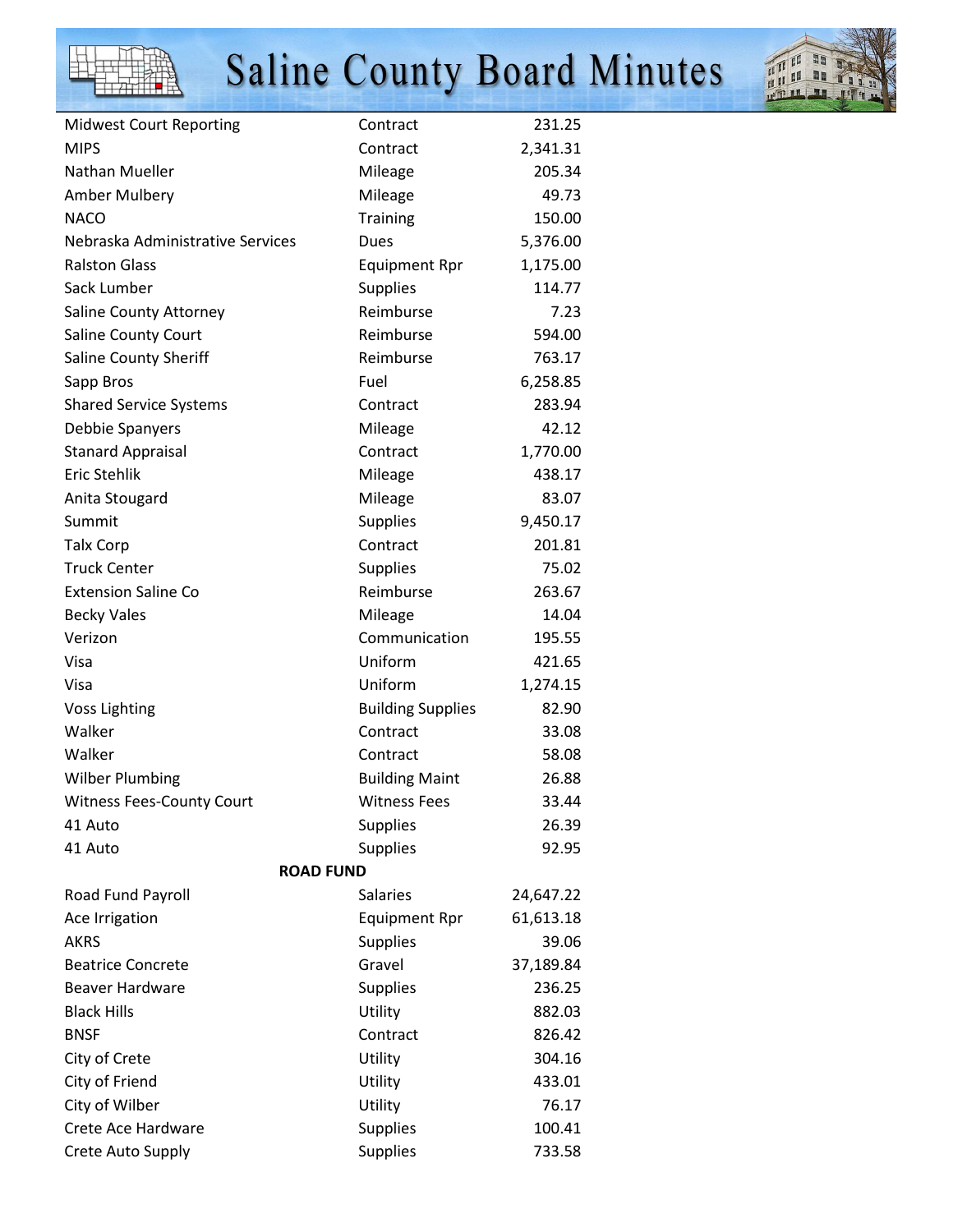



| Crete Lumber                        | <b>Supplies</b>        | 162.95    |  |  |
|-------------------------------------|------------------------|-----------|--|--|
| Deere Credit                        | Contract               | 9,970.61  |  |  |
| <b>Farmers Coop</b>                 | Fuel                   | 30,781.24 |  |  |
| Johnson Sand & Gravel               | Gravel                 | 24,999.06 |  |  |
| Linde Gas                           | <b>Supplies</b>        | 84.95     |  |  |
| <b>MHC Kenworth</b>                 | <b>Supplies</b>        | 145.25    |  |  |
| Mid Country Machinery               | <b>Supplies</b>        | 188.60    |  |  |
| Momar                               | <b>Supplies</b>        | 244.41    |  |  |
| <b>NMC</b>                          | <b>Equipment Rpr</b>   | 3,816.34  |  |  |
| <b>Orschelns Card Services</b>      | <b>Supplies</b>        | 76.52     |  |  |
| Powerplan                           | <b>Equipment Rpr</b>   | 32,818.62 |  |  |
| <b>RDO Truck Center</b>             | <b>Supplies</b>        | 38.78     |  |  |
| <b>Bryant Roth</b>                  | Reimburse              | 60.90     |  |  |
| Sack Lumber                         | <b>Supplies</b>        | 40.98     |  |  |
| Sapp Bros                           | Fuel                   | 5,996.87  |  |  |
| <b>Schuerman Welding</b>            | <b>Supplies</b>        | 37.25     |  |  |
| Seward County Independent           | Print & Publish        | 24.75     |  |  |
| Van Kirk Brothers                   | Project                | 36,409.70 |  |  |
| Village of Dewitt                   | Utility                | 74.27     |  |  |
| Village of Dorchester               | Utility                | 103.89    |  |  |
| Village of Swanton                  | Utility                | 64.41     |  |  |
| Village of Tobias                   | Utility                | 56.80     |  |  |
| Village of Western                  | Utility                | 82.25     |  |  |
| Visa                                | <b>Fuel Tax</b>        | 1,750.66  |  |  |
| <b>Waste Connections</b>            | Utility                | 215.03    |  |  |
| Young's Welding                     | Supplies               | 150.00    |  |  |
| 41 Auto                             | <b>Supplies</b>        | 25.35     |  |  |
| <b>BAILIFF FUND</b>                 |                        |           |  |  |
| <b>Bailiff Fund Payroll</b>         | <b>Salaries</b>        | 1,246.71  |  |  |
| Kathy Homolka                       | Mileage                | 149.76    |  |  |
| <b>AGING SERVICES FUND</b>          |                        |           |  |  |
| Samantha Cosaert                    | Program                | 285.00    |  |  |
| <b>Food Mesto</b>                   | <b>Supplies</b>        | 74.80     |  |  |
| Purfoods                            | Program                | 600.74    |  |  |
| Saline County Ag Society            | Fair Booth             | 35.00     |  |  |
| <b>Wilber Care Center</b>           | Program                | 998.21    |  |  |
| <b>DRUG COURT FUND</b>              |                        |           |  |  |
| <b>Blackburn Technologies</b>       | Office Equip           | 1,404.10  |  |  |
| Capital One                         | <b>Supplies</b>        | 171.56    |  |  |
| Quill                               | <b>Office Supplies</b> | 247.93    |  |  |
| <b>JUVENILE SERVICES GRANT FUND</b> |                        |           |  |  |
| Anita Stougard                      | Program                | 1,030.20  |  |  |
| Verizon                             | Communication          | 32.83     |  |  |
| <b>AMERICAN RESCUE GRANT FUND</b>   |                        |           |  |  |
| <b>Nickles Painting</b>             | <b>Building Maint</b>  | 7,600.00  |  |  |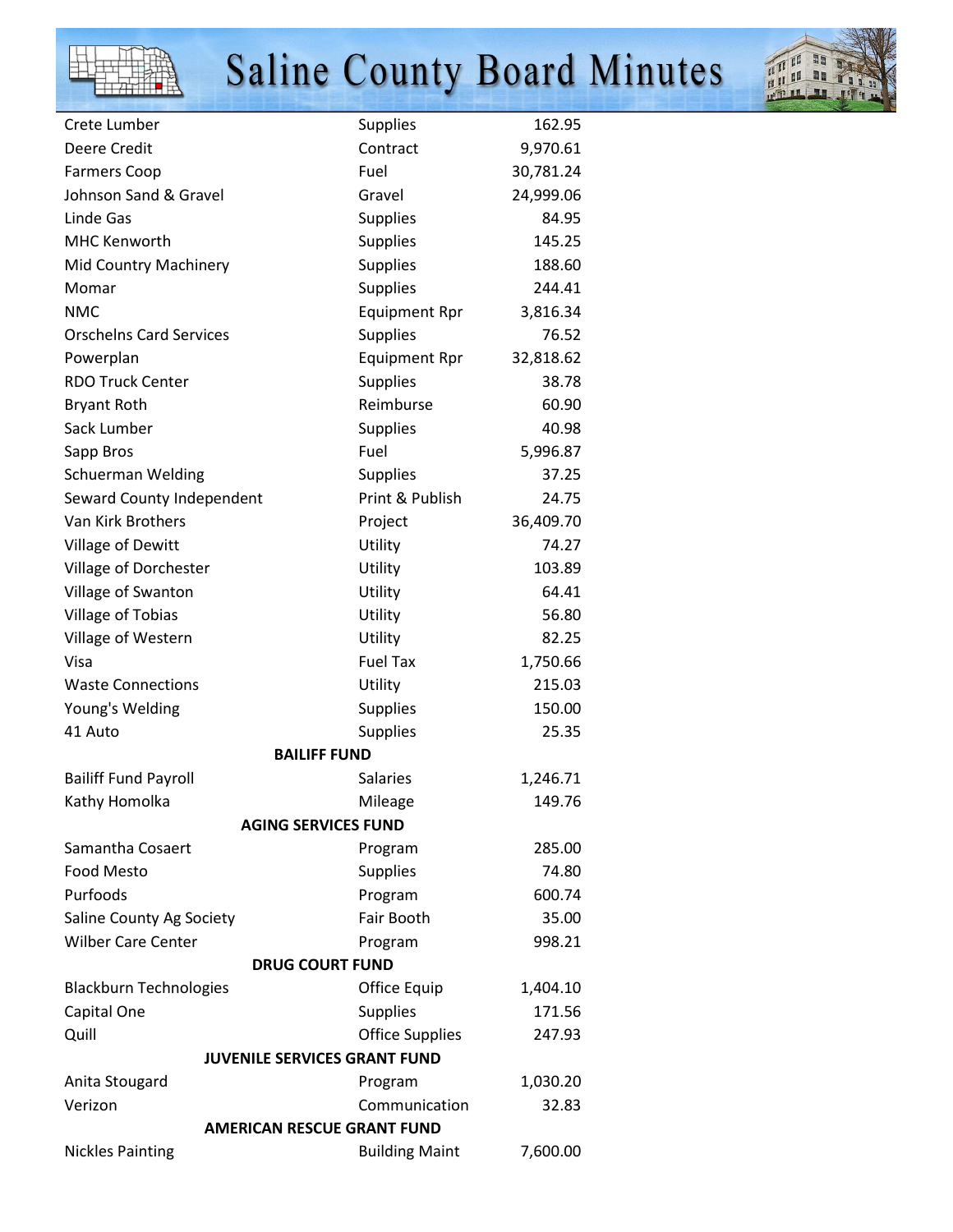



| <b>911 EMERGENCY MANAGEMENT FUND</b> |                        |           |  |  |
|--------------------------------------|------------------------|-----------|--|--|
| Central Square                       | Contract               | 376.34    |  |  |
| <b>911 WIRELESS SERVICE</b>          |                        |           |  |  |
| Central Square                       | Contract               | 4,327.93  |  |  |
|                                      | <b>COMMISSARY FUND</b> |           |  |  |
| <b>Barnas</b>                        | <b>Supplies</b>        | 1,034.03  |  |  |
| <b>Bob Barker Company</b>            | <b>Supplies</b>        | 160.56    |  |  |
| Eakes                                | <b>Supplies</b>        | 740.40    |  |  |
| Summit                               | <b>Supplies</b>        | 5,415.35  |  |  |
| Visa                                 | Supplies               | 49.97     |  |  |
| Visa                                 | Contract               | 86.52     |  |  |
| <b>ALL FUNDS</b>                     |                        |           |  |  |
| <b>First State Bank</b>              | <b>Fed Tax</b>         | 15,843.98 |  |  |
| NE Dept of Rev                       | <b>State Tax</b>       | 7,532.59  |  |  |
| <b>First State Bank</b>              | Soc Sec                | 31,681.94 |  |  |
| Ameritas Life                        | Retire                 | 25,382.77 |  |  |
| Delta Dental                         | Dental Ins             | 2,267.83  |  |  |
| Madison Nat'l Life                   | Life Ins               | 48.90     |  |  |
| <b>AFLAC</b>                         | Ins                    | 1,150.51  |  |  |
| <b>VSP</b>                           | Eye Ins                | 521.49    |  |  |
| MassMutal                            | Def Comp               | 2,428.00  |  |  |
| <b>First Concord</b>                 | Café                   | 2,058.65  |  |  |
| <b>Colonial Supp Ins</b>             | Ins                    | 164.87    |  |  |
| Madison Nat'l Life                   | Dis Ins                | 163.83    |  |  |
| <b>Teamsters</b>                     | Dues                   | 299.00    |  |  |
| New York Life                        | Ins                    | 95.64     |  |  |
| Globe Life                           | Ins                    | 267.30    |  |  |
| AZ Child Support                     | Garnish                | 86.06     |  |  |
| <b>Lancaster County Court</b>        | Garnish                | 200.83    |  |  |
| Nebraska Child Support               | Garnish                | 300.00    |  |  |

 At 1:41 p.m. Emergency Manager John McKee and Doug Ostergard with First Wireless presented the State/General Services Administrative Contracts to purchase the dispatch console, radio system infrastructure, mobile and portable radio equipment, noting soliciting bids will be necessary for the microwave system. Henning moved to grant permission to use the State/General Services Administrative Contract pricing and to solicit bids for the microwave system, seconded by Hardenburger. Voting aye were Karpisek, Kohout, Hardenburger and Henning, nays none, motion carried.

 There being no further business to come before the Board, the meeting was adjourned at 2:06 p.m. The next regular meeting will be on May 24, 2022 at 9:30 a.m. in the Saline County Commissioners' Room, Court House, Wilber, NE.

ATTEST: